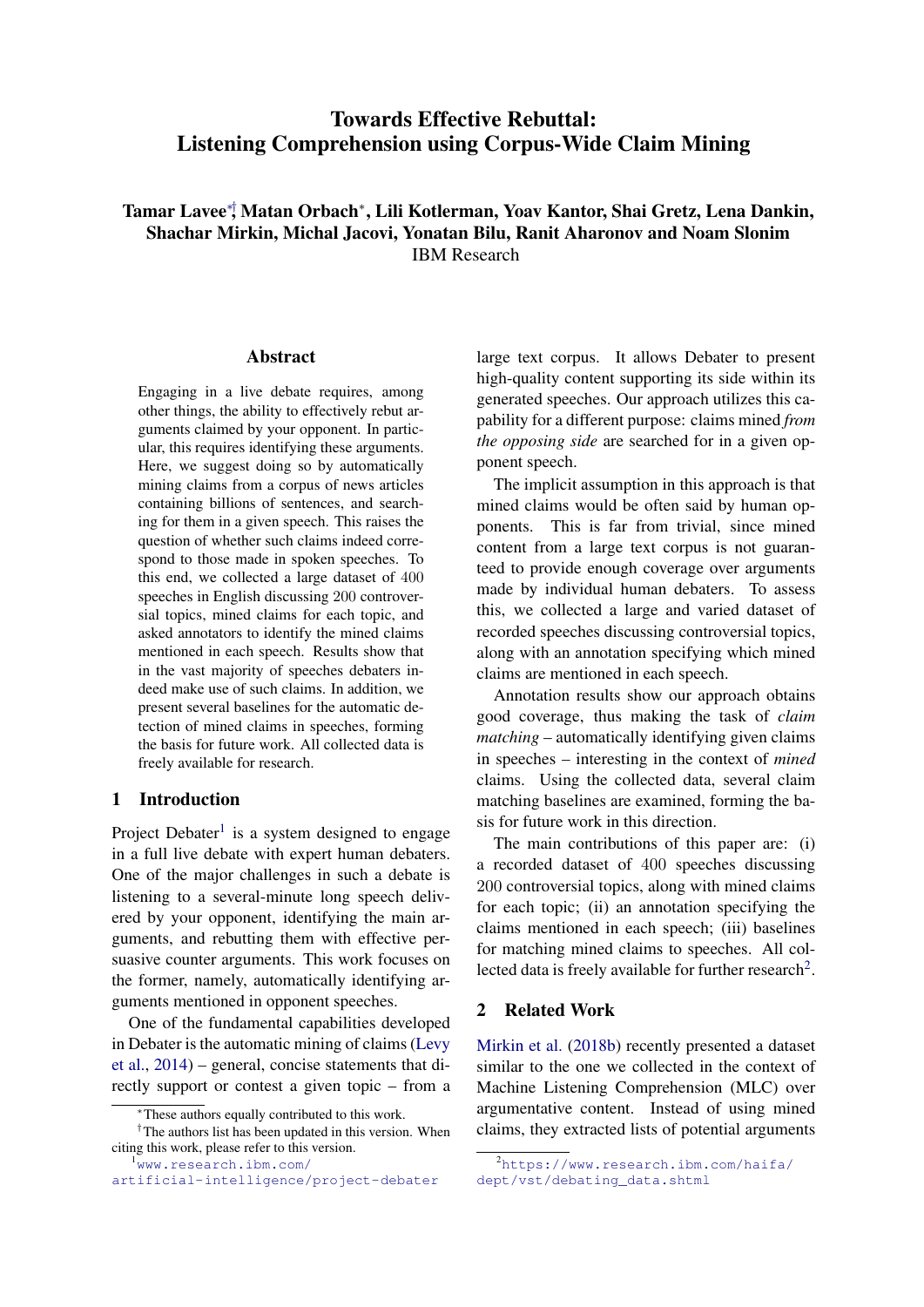from iDebate<sup>[3](#page-1-0)</sup>, a manually curated high-quality database containing arguments for controversial topics. A major drawback of such an approach is topic coverage – any topic not included in the database cannot be handled. Another limitation is that argument lists from iDebate are short, each typically contains only 3 or 4 arguments from each side.

MLC has been recently gaining attention, and there are several new interesting works and datasets [\(Lee et al.,](#page-5-2) [2018b](#page-5-2)[,a;](#page-5-3) Ünlü et al., [2019\)](#page-6-0). Other tasks are often phrased as a collection of test questions, which can be multiple choice [\(Tseng](#page-6-1) [et al.,](#page-6-1) [2016;](#page-6-1) [Fang et al.,](#page-5-4) [2016\)](#page-5-4) or require, for example, identifying an entity mentioned by the speaker [\(Surdeanu et al.,](#page-6-2) [2006;](#page-6-2) [Comas et al.,](#page-5-5) [2010\)](#page-5-5).

Methods for detecting claims in given texts have been applied to various argumentative domains (e.g. by [Palau and Moens](#page-5-6) [\(2011\)](#page-5-6); [Stab](#page-6-3) [and Gurevych](#page-6-3) [\(2017\)](#page-6-3); [Habernal and Gurevych](#page-5-7) [\(2017\)](#page-5-7)). While such tools may be applied to opponent speeches, a major difference in our setting is that it involves *spoken* rather than *written* language. Spoken spontaneous speeches often contain disfluencies such as breaks, repetitions, or other irregularities, and therefore claims detected in spoken content are likely to contain them as well. In addition, since the opponent speech audio is transcribed into text using an Automatic Speech Recognition (ASR) system, its errors propagate to detected claims. This is a crucial point for Debater – since a desired rebuttal in live debates typically includes a quote of the argument made by the opponent. Thus, any single disfluency or ASR error in a detected claim prevents its actual use.

#### <span id="page-1-3"></span>3 Data

Motions As in [Mirkin et al.](#page-5-1) [\(2018b\)](#page-5-1), we manually curated a list of 200 controversial topics referred to as motions, as in formal parliamentary proposals. Each motion focuses on a single Wikipedia concept, and is phrased similarly to parliamentary motions, e.g. *We should introduce compulsory voting*.

Speeches For each motion we recorded two argumentative speeches *contesting* it, as described in [Mirkin et al.](#page-5-1) [\(2018b\)](#page-5-1), producing a total of 400 speeches. Our choice of recording speeches contesting (rather than supporting) the motion is arbitrary, and all methods described henceforth would work similarly on speeches recorded for the other side. The dataset format follows the one described in [Mirkin et al.](#page-5-8) [\(2018a\)](#page-5-8). Each speech is associated with a corresponding audio file, an automatic tran-scription of it<sup>[4](#page-1-1)</sup>, and a manually-transcribed "reference" text. Speeches were recorded by 9 expert debaters. On average, a speech contains 29 sentences and 748 tokens. The average ASR word error rate, computed by comparing to the manual transcripts, is 7.07%.

Mining Claims Figure [1](#page-2-0) illustrates the suggested mined–claims based rebuttal generation pipeline. Following is a brief description of the existing components which perform claim mining. The rest of this work focuses on the subsequent component which identifies mentioned claims in speeches.

Processing starts from a large corpus of news articles containing billions of sentences. Given a controversial topic, several queries are applied, retrieving sentences which potentially contain claims that are relevant to the topic. Query results are then ranked by a neural-model trained to detect sentences containing claims (similarly to [Levy et al.](#page-5-9)  $(2017, 2018)^5$  $(2017, 2018)^5$  $(2017, 2018)^5$  $(2017, 2018)^5$  $(2017, 2018)^5$ ). Top-ranked sentences are passed to a boundary detection component, responsible for finding the exact span of each claim within each sentence [\(Levy et al.,](#page-5-0) [2014\)](#page-5-0). Lastly, the stance of each claim towards the topic is detected using the method of [Bar-Haim et al.](#page-5-11) [\(2017\)](#page-5-11). Used models are tuned towards precision, aimed at obtaining a set of coherent, grammatically–correct claims from the opponent side, which can then be directly quoted in a live debate.

Prior to claim matching, mined claims are filtered, aiming to focus on those with a higher chance of obtaining a successful match. This included removing claims containing: (i) more than 10 tokens, since longer claims are less concise and may contain more than a single idea; (ii) named entities (found with Stanford NER [\(Finkel et al.,](#page-5-12) [2005\)](#page-5-12)), other than the topic itself, assuming they are too specific; (iii) unresolved demonstratives, which may hint to an incoherent sentence or an error in boundary detection.

The released dataset includes all output from these components, as well as a complete labeling

<span id="page-1-0"></span><sup>3</sup><https://idebate.org/debatabase>

<span id="page-1-2"></span><span id="page-1-1"></span><sup>4</sup> See details in Section [5.](#page-3-0)

<sup>5</sup>We note that, as opposed to cited work, the corpus used here is not Wikipedia.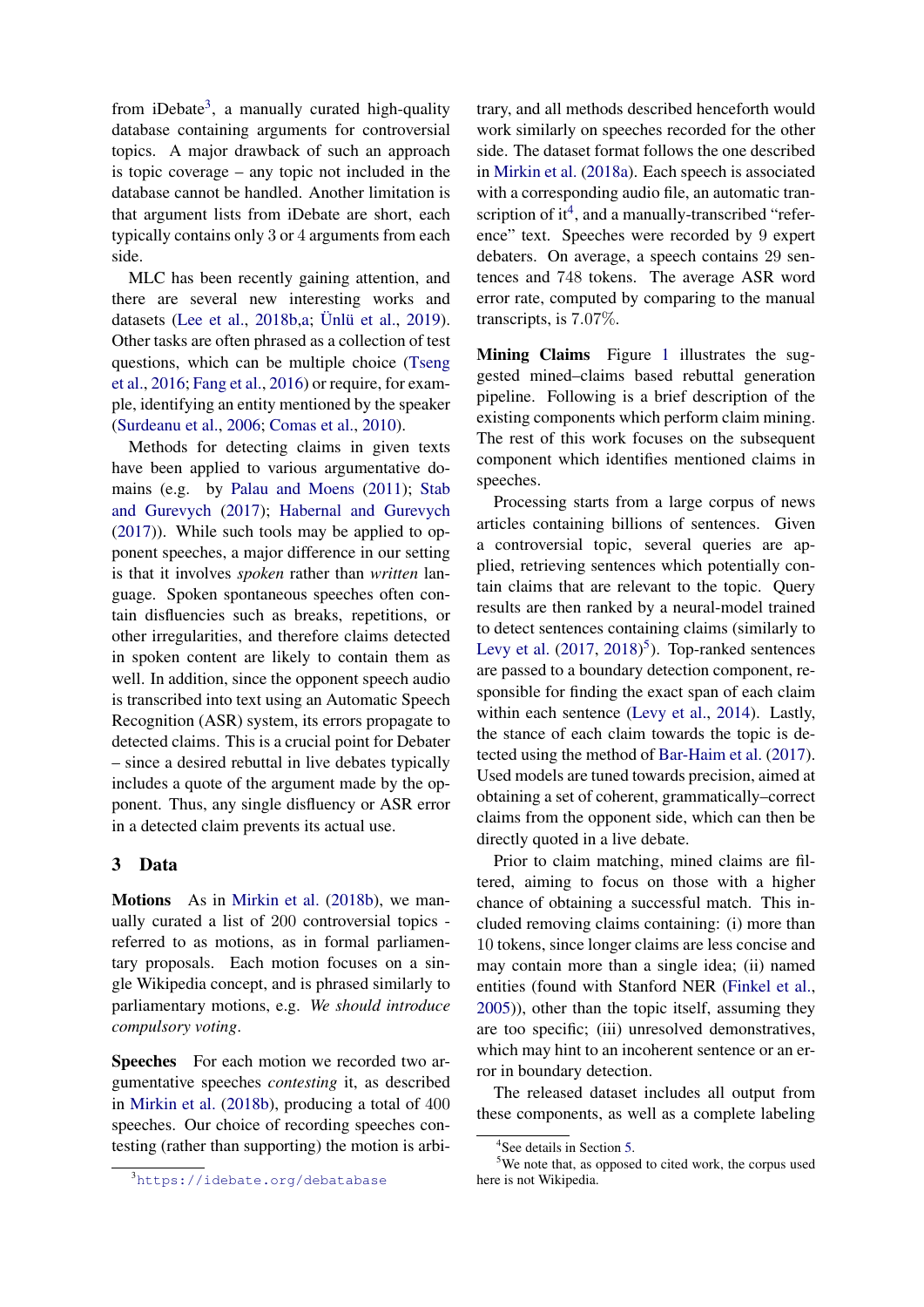<span id="page-2-0"></span>

Figure 1: The suggested architecture for mined–claims based rebuttal generation. System inputs are depicted with a gray background. The focus of this work is marked on the right: detecting mentioned claims in opponents speeches. Preceding existing components are shortly described in Section [3.](#page-1-3) The entire pipeline starts from billions of sentences, and its final goal is producing few high quality rebuttals opposing the opponent speech.

indicating which texts are erroneously predicted to be claims, and what is the correct stance of all valid claims. The percentage of mined texts which are both labeled as claims and have a correctly identified stance is 86%.

Topic coverage Claim mining yielded, on average, 12.2 claims for each speech, suggesting match-candidates for 93.5% of the motions in our data. This shows the potentially high coverage of using mined claims. In contrast, only 39% of these motions have candidate iDebate arguments present in the dataset of [Mirkin et al.](#page-5-1) [\(2018b\)](#page-5-1).

### 4 Annotation

Next, we assessed whether mined claims are mentioned in recorded speeches through annotation. In case mined claims do occur in many speeches, the collected labels would form a dataset which can be used to develop algorithms for identifying mined claims in speeches.

In our annotation scheme, each question included a speech followed by a list of mined claims, and we asked to mark those claims which were mentioned by the speaker. Speeches were given in both text (manual transcription) and audio formats, to allow for listening, reading, or both. The length of each claim list was limited to at most 20 claims. Longer lists were split into multiple questions for the same speech.

Initially the task allowed for two labels: *Mentioned* or *Not mentioned*, yet error analysis showed major disagreements on claims alluded to, but not explicitly stated, in a speech. Example [1](#page-2-1) illustrates this for the claim *compulsory voting is undemocratic*. Some annotators considered such cases

as mentioned, while others disagreed. Thus, we modified the task to include three labels (*Explicit*, *Implicit*, *Not mentioned*), and provided detailed examples in the guidelines. Example [1](#page-2-1) further shows an explicit mention of the same claim<sup>[6](#page-2-2)</sup>.

### <span id="page-2-1"></span>Example 1 (Implicit / explicit mentions) Claim: *Compulsory voting is undemocratic*

Implicit *...people have a right to not vote ... that's the way that rights work ... if you think that there is literally any reason a person might not want to vote ... you should ensure that that person is not penalized for not voting...*

Explicit *...it might be preferable if everyone voted, but it is undemocratic to force everyone to vote.*

Quality control Annotation of each question is time-consuming, since it requires going over a whole speech, and a list of claims. Combined with the amount of questions, we resorted to working with a crowd-sourcing platform<sup>[7](#page-2-3)</sup>, to make annotation practical. This required close monitoring and the removal of unreliable annotators. For quality control, we placed "test" claims among real mined claims, either using claims from different motions, expecting a negative answer, or by using claims unanimously labeled as mentioned for the same speech in previous rounds, expecting a positive label (explicit or implicit). We then defined thresholds on the accuracy of labeling of these test claims, and on the agreement of an annotator with its peers, disqualifying those who did not meet them. In addition, good annotators were awarded

<span id="page-2-2"></span><sup>&</sup>lt;sup>6</sup>Full annotation guidelines, including more examples, are provided in the Appendix.

<span id="page-2-3"></span><sup>7</sup> Figure-Eight: <www.figure-eight.com>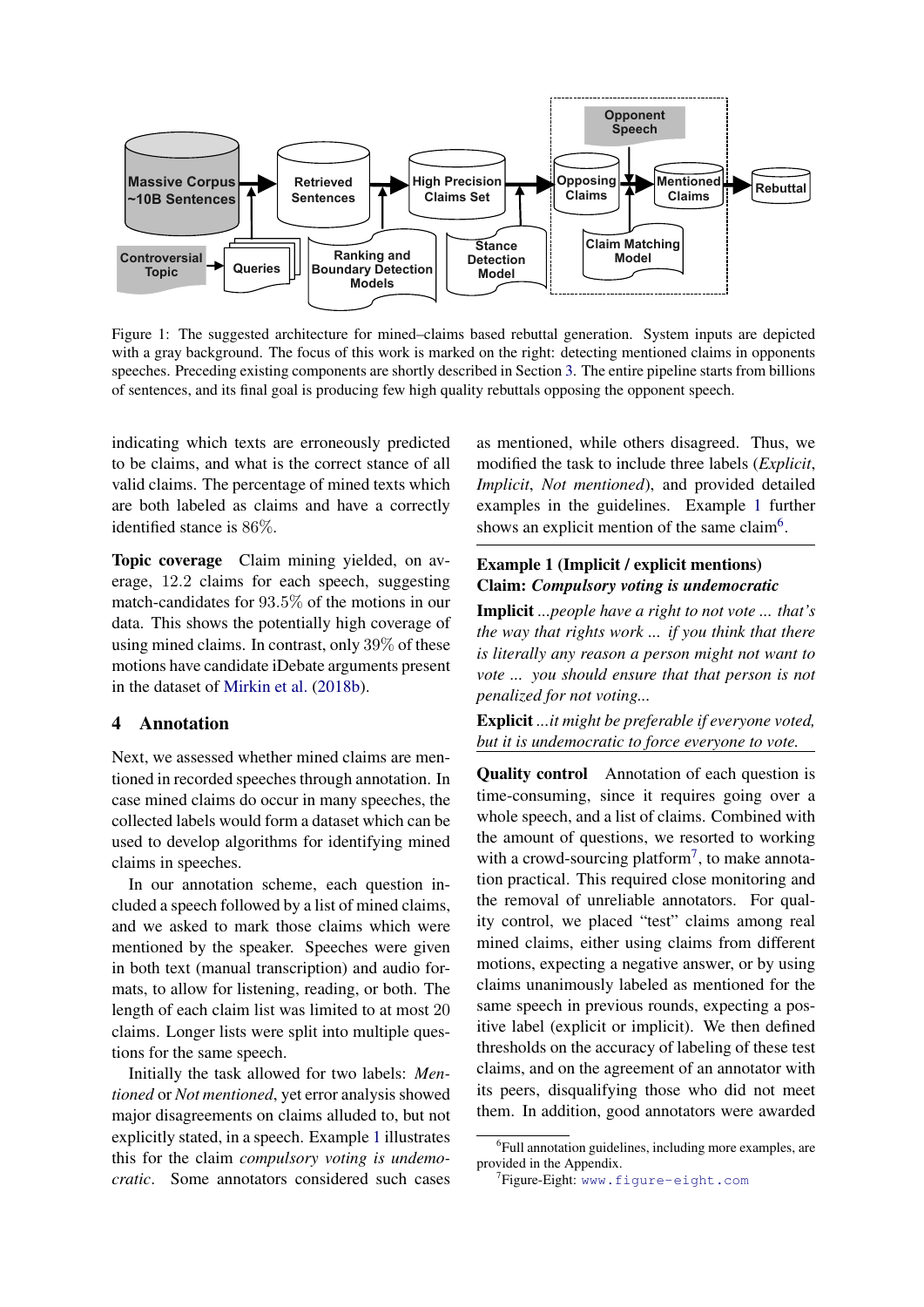bonus payments, in order to keep them engaged. Each question was answered by seven annotators.

Annotation results A claim is considered as *mentioned* in a speech when a majority of annotators marked it as either an explicit or an implicit mention. A mentioned claim is an *explicit* mention when its explicit answer count is strictly larger than its implicit answer count. Otherwise, it is an *implicit* mention.

Overall, annotation of all 400 speeches and their mined claims amounted to 4,882 speech–claim pairs. Of these, 34.7% were annotated as claims mentioned in the speech. Only 5.6% are explicit mentions, testifying to the difficulty of the matching task.

On average, there were 4.2 mentioned claims in every speech. 82.5% of the labels were agreed on by at least 5 out of the 7 annotators. The percentage of claims mentioned at least once is 44.8%, and in 87.3% of speeches at least one claim is mentioned (6.5% of speeches had no mined claims).

Annotation Quality To estimate inter-annotator agreement, we focus on annotators with a significant contribution, selecting those who have answered more than 20 common questions with each of at least 5 different peers. A per-annotator agreement score is defined by averaging Cohen's Kappa [\(Cohen,](#page-5-13) [1960\)](#page-5-13) calculated with each peer. The final agreement score is the average of all annotators agreement scores.

Considering two labels (mentioned or not), agreement was 0.44. [Mirkin et al.](#page-5-1) [\(2018b\)](#page-5-1) reported a score of 0.5 on a similar annotation scheme performed by expert annotators. The difference is potentially due to the use of crowd, and the larger group of annotators taking part.

Note the applicability of chance-adjusted agreement scores to the crowd has been questioned, in particular for tasks within the argumentation domain [\(Passonneau and Carpenter,](#page-6-4) [2014;](#page-6-4) [Habernal](#page-5-14) [and Gurevych,](#page-5-14) [2016\)](#page-5-14). Our test claims allow further validation of annotation quality, since their answers are known a-priory. The average annotator error rate on those test claims is low: 7.8%.

#### <span id="page-3-0"></span>5 Evaluation

Annotation confirmed our hypothesis that claims mined from a corpus are indeed mentioned, or are at least alluded to, in spontaneous speeches

on controversial topics. On average, of the 12.2 claims mined for each speech, about a third were annotated as mentioned. We now present several baselines for identifying those mentioned claims, using the collected data.

Speech pre–processing An input audio speech is automatically transcribed into text using IBM Watson  $ASR<sup>8</sup>$  $ASR<sup>8</sup>$  $ASR<sup>8</sup>$ . The text is then segmented to sentences as in [Pahuja et al.](#page-5-15) [\(2017\)](#page-5-15).

Next, given a claim, semantically similar sentences are identified. Each sentence is represented using a 200-dimensional vector constructed by: removing stopwords; representing remaining words using word2vec (*w2v*) [\(Mikolov et al.,](#page-5-16) [2013\)](#page-5-16) word embeddings learned over Wikipedia; computing a weighted average of those word embeddings using tf-idf weights (idf values are counted when considering each Wikipedia sentence as a document). The claim is represented similarly, and its semantic similarity to a given sentence is computed using the cosine similarity between their vector representations. All sentences with low similarity to the claim are ignored (using a fixed threshold).

Remaining sentences are scored by the harmonic mean (*HM*) of three additional semantic similarity measures, and the top-K ranked sentence are selected (we experiment with  $K \in$  $\{1, 3, 5\}$ ). These features are:

*– Concept Coverage*: The fraction of Wikipedia concepts identified in the claim, found within the sentence.

*– Parse Pairs*: The parse trees of the claim and the sentence are obtained using Stanford parser [\(Socher et al.,](#page-6-5) [2013\)](#page-6-5). Then, pairwise edge similarity is defined to be the harmonic mean of the cosine similarities computed between the two parent word embeddings and the two child word embeddings. Each edge in the claim parse tree is scored using its maximal similarity to an edge from the sentence parse tree. Averaging these scores yields the final feature score.

*– Explicit Semantic Analysis* [\(Gabrilovich and](#page-5-17) [Markovitch,](#page-5-17) [2007\)](#page-5-17): Cosine similarity computed between vector representations of the claim and sentence over the Wikipedia concepts space.

Methods Following sentence selection, three methods are considered for scoring a speech and

<span id="page-3-1"></span><sup>8</sup>[www.ibm.com/watson/services/](www.ibm.com/watson/services/speech-to-text) [speech-to-text](www.ibm.com/watson/services/speech-to-text)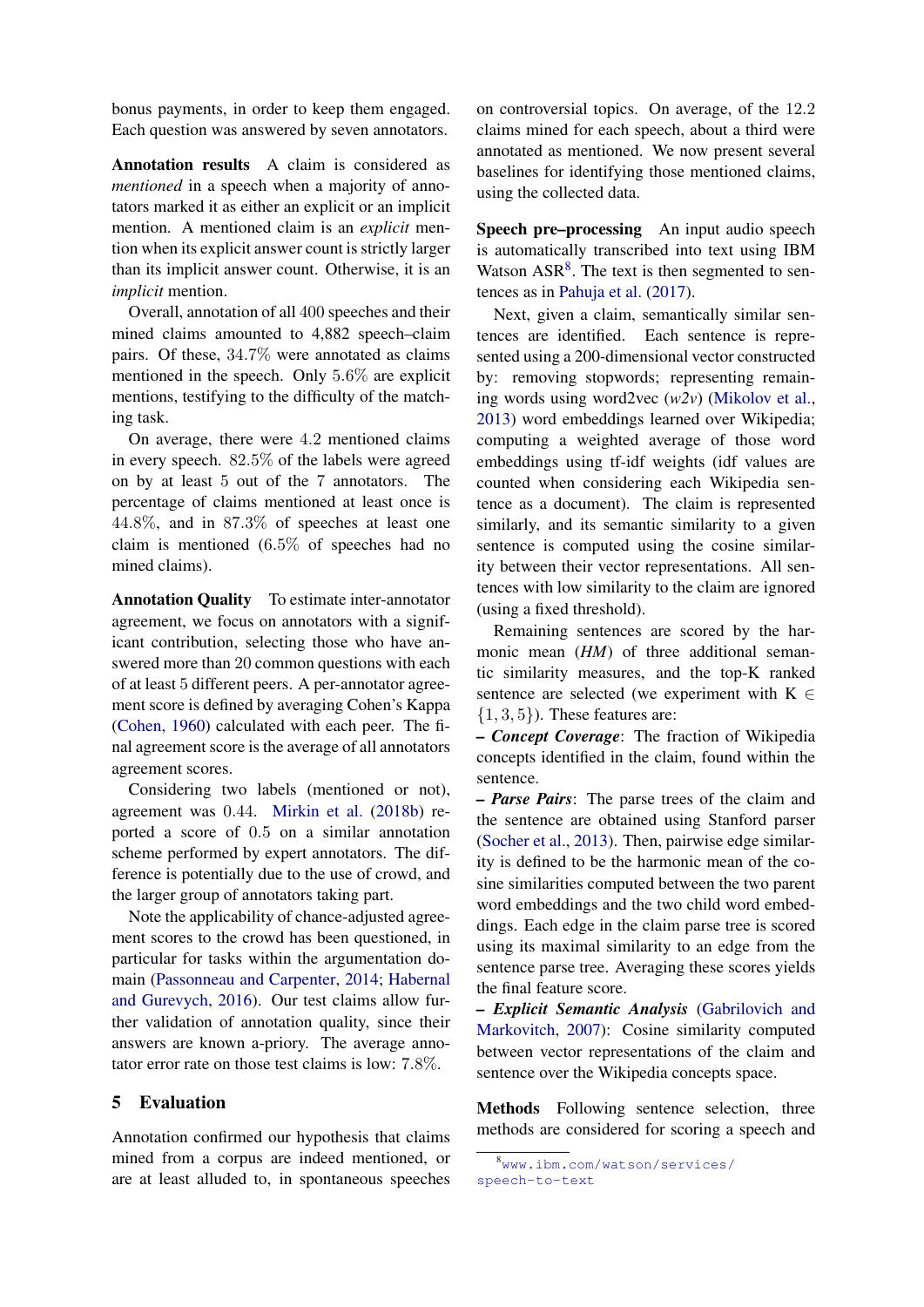### a claim:

*HM*: Averaging the selected sentences *HM* scores. *NN*: Using a Siamese Network [\(Bromley et al.,](#page-5-18) [1993\)](#page-5-18), containing K instances of the same subnetwork: Each pair of a selected sentence and the claim is embedded with a BiLSTM, followed by an attention layer, a fully connected layer, and finally a *softmax* layer which yields a score for the pair. The network outputs the maximum score of these K sub-networks.

*LR*: calculating 23 similarity measures between each selected sentence and the claim. For each measure, the average over the K selected sentences is taken. These averages are used as features for training a logistic regression classifier. Following is a brief description of the different groups of similarity measures we used.

*– w2v-based similarities* (5 features): Computing pairwise word similarities using the cosine similarity of the corresponding word embeddings, and applying several aggregation options.

*– Parse tree similarities* (6 features): Computing the parse tree of the claim and the sentence, and calculating similarities between different elements of those trees, similarly to the *Parse Pairs* feature described above.

*– Part of speech (POS) similarities* (5 features): Identifying tokens with a specific POS tag in the texts, and computing either the fraction of such tokens from one text which appear in the other, or otherwise aggregating w2v-based cosine similarities between these tokens in several ways.

*– Wikipedia concepts similarities* (2 features): The fraction of Wikipedia concepts from the claim which are present in the sentence, and vice versa.

*– Lexical similarities* (5 features): n-grams are extracted from the two texts in various settings (e.g. with or without lemmatization, or using different values of  $n$ ). Then, each  $n$ -gram from the claim is scored by its maximal similarity to sentence  $n$ -grams (using a w2v-based similarity, with tf/idf weights). The feature values is the average of these scores.

Training and test sets The data was randomly split into a *train* and *test* sets, equal in size. Each contains 100 motions and 200 speeches. The number of labeled speech-claim pairs is 2,456 in *train* and 2,426 in *test*.

Model selection as well as hyper-parameters tuning, such as the selection of K, are performed on *train* (using cross validation for *LR* and *NN*).

<span id="page-4-0"></span>

Figure 2: Precision-Recall curves for the top-3 claim matching configurations (all using *HM*) on *test*.

Different configuration are ranked according to their Area Under the ROC Curve (AUC) measure.

Results The AUC score of both *LR* and *NN* on *train*, for various values of K, was no higher than 0.57. In contrast, all *HM* configurations achieved AUC higher than 0.62. We therefore focus on this method, though it is interesting, in future work, to improve the supervised methods or understand why they work somewhat poorly. Figure [2](#page-4-0) shows precision-recall curves for *HM* and the different values of K on *test*. The different plots are comparable, yet there is a slight advantage to  $K = 1$  for applications valuing precision over recall.

### 6 Conclusions and Future Work

We addressed the task of identifying arguments claimed in spoken argumentative content. Our suggested approach utilized claims mined from a large text corpora.The collected labeled data show these claims do cover, in most cases, arguments made by expert debaters. This confirms this is a valid approach for solving this task.

Interestingly, most claims are made implicitly, suggesting that assertion of claims often involves high lexical variability and expression of ideas across multiple (not always consecutive) sentences. This poses a challenge for automatic claim matching methods, as made evident by the baselines discussed here.

Successfully identifying arguments made by opponents forms the basis for an effective rebuttal. Our work leaves open the question of how to construct such rebuttals once a claim has been matched. This would be an interesting research direction for future work.

#### 7 Acknowledgments

We are thankful to the debaters and annotators who took part in the creation of this dataset. We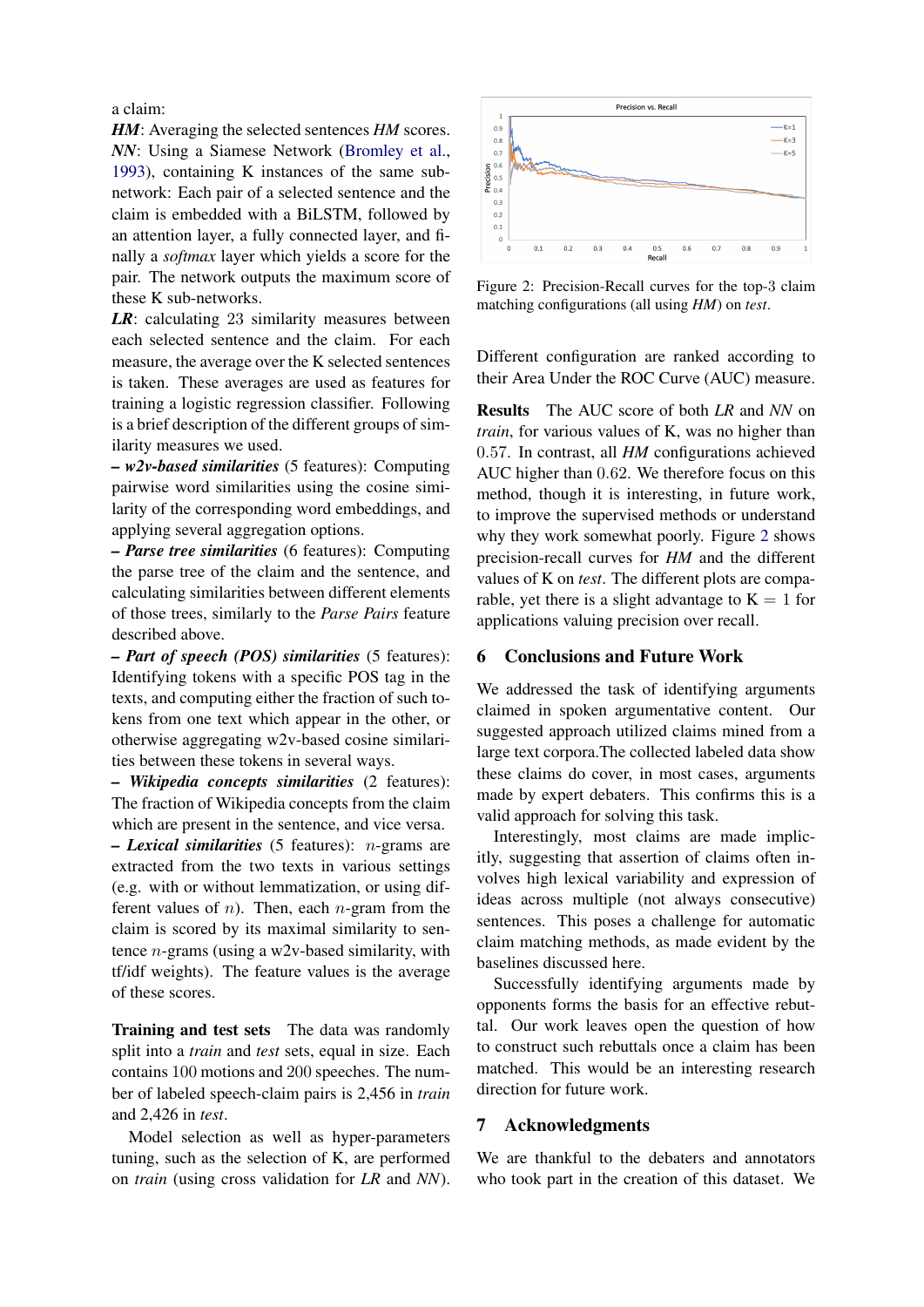thank George Taylor and the entire Figure-Eight team for their continuous support during the annotation process.

#### References

- <span id="page-5-11"></span>Roy Bar-Haim, Indrajit Bhattacharya, Francesco Dinuzzo, Amrita Saha, and Noam Slonim. 2017. Stance classification of context-dependent claims. In *Proceedings of the 15th Conference of the European Chapter of the Association for Computational Linguistics: Volume 1, Long Papers*, pages 251–261, Valencia, Spain. Association for Computational Linguistics.
- <span id="page-5-18"></span>Jane Bromley, Isabelle Guyon, Yann LeCun, Eduard Säckinger, and Roopak Shah. 1993. Signature verification using a "siamese" time delay neural network. In *Proceedings of the 6th International Conference on Neural Information Processing Systems*, NIPS'93, pages 737–744, San Francisco, CA, USA. Morgan Kaufmann Publishers Inc.
- <span id="page-5-13"></span>Jacob Cohen. 1960. A Coefficient of Agreement for Nominal Scales. *Educational and Psychological Measurement*, 20(1):37–46.
- <span id="page-5-5"></span>Pere Comas, Jordi Turmo, and Lluís Màrquez. 2010. Using dependency parsing and machine learning for factoid question answering on spoken documents. In *INTERSPEECH 2010, 11th Annual Conference of the International Speech Communication Association, Makuhari, Chiba, Japan, September 26-30, 2010*, pages 1265–1268.
- <span id="page-5-4"></span>Wei Fang, Juei-Yang Hsu, Hung-yi Lee, and Lin-Shan Lee. 2016. Hierarchical attention model for improved machine comprehension of spoken content. In *2016 IEEE Spoken Language Technology Workshop, SLT 2016, San Diego, CA, USA, December 13-16, 2016*, pages 232–238.
- <span id="page-5-12"></span>Jenny Rose Finkel, Trond Grenager, and Christopher Manning. 2005. Incorporating non-local information into information extraction systems by gibbs sampling. In *Proceedings of the 43rd Annual Meeting on Association for Computational Linguistics*, ACL '05, pages 363–370, Stroudsburg, PA, USA. Association for Computational Linguistics.
- <span id="page-5-17"></span>Evgeniy Gabrilovich and Shaul Markovitch. 2007. Computing semantic relatedness using wikipediabased explicit semantic analysis. In *IJCAI 2007, Proceedings of the 20th International Joint Conference on Artificial Intelligence, Hyderabad, India, January 6-12, 2007*, pages 1606–1611.
- <span id="page-5-14"></span>Ivan Habernal and Iryna Gurevych. 2016. Which argument is more convincing? analyzing and predicting convincingness of web arguments using bidirectional lstm. In *Proceedings of the 54th Annual Meeting of the Association for Computational Linguistics (Volume 1: Long Papers)*, volume 1, pages 1589– 1599.
- <span id="page-5-7"></span>Ivan Habernal and Iryna Gurevych. 2017. Argumentation mining in user-generated web discourse. *Computational Linguistics*, 43(1):125–179.
- <span id="page-5-3"></span>Chia-Hsuan Lee, Shang-Ming Wang, Huan-Cheng Chang, and Hung-Yi Lee. 2018a. ODSQA: Open-Domain Spoken Question Answering Dataset. In *2018 IEEE Spoken Language Technology Workshop (SLT)*, pages 949–956. IEEE.
- <span id="page-5-2"></span>Chia-Hsuan Lee, Szu-Lin Wu, Chi-Liang Liu, and Hung-yi Lee. 2018b. Spoken SQuAD: A Study of Mitigating the Impact of Speech Recognition Errors on Listening Comprehension. In *Proceedings of Interspeech*.
- <span id="page-5-0"></span>Ran Levy, Yonatan Bilu, Daniel Hershcovich, Ehud Aharoni, and Noam Slonim. 2014. Context dependent claim detection. In *Proceedings of COLING 2014, the 25th International Conference on Computational Linguistics: Technical Papers*, pages 1489– 1500. Dublin City University and Association for Computational Linguistics.
- <span id="page-5-10"></span>Ran Levy, Ben Bogin, Shai Gretz, Ranit Aharonov, and Noam Slonim. 2018. Towards an argumentative content search engine using weak supervision. In *Proceedings of the 27th International Conference on Computational Linguistics*, pages 2066–2081. Association for Computational Linguistics.
- <span id="page-5-9"></span>Ran Levy, Shai Gretz, Benjamin Sznajder, Shay Hummel, Ranit Aharonov, and Noam Slonim. 2017. Unsupervised corpus-wide claim detection. In *Proceedings of the 4th Workshop on Argument Mining, ArgMining@EMNLP 2017, Copenhagen, Denmark, September 8, 2017*, pages 79–84.
- <span id="page-5-16"></span>Tomas Mikolov, Kai Chen, Greg Corrado, and Jeffrey Dean. 2013. Efficient estimation of word representations in vector space. *CoRR*, abs/1301.3781.
- <span id="page-5-8"></span>Shachar Mirkin, Michal Jacovi, Tamar Lavee, Hong-Kwang Kuo, Samuel Thomas, Leslie Sager, Lili Kotlerman, Elad Venezian, and Noam Slonim. 2018a. A recorded debating dataset. In *Proceedings of LREC*.
- <span id="page-5-1"></span>Shachar Mirkin, Guy Moshkowich, Matan Orbach, Lili Kotlerman, Yoav Kantor, Tamar Lavee, Michal Jacovi, Yonatan Bilu, Ranit Aharonov, and Noam Slonim. 2018b. Listening comprehension over argumentative content. In *Proceedings of the 2018 Conference on Empirical Methods in Natural Language Processing*, pages 719–724. Association for Computational Linguistics.
- <span id="page-5-15"></span>Vardaan Pahuja, Anirban Laha, Shachar Mirkin, Vikas Raykar, Lili Kotlerman, and Guy Lev. 2017. Joint Learning of Correlated Sequence Labelling Tasks Using Bidirectional Recurrent Neural Networks. *Proceedings of Interspeech*.
- <span id="page-5-6"></span>Raquel Mochales Palau and Marie-Francine Moens. 2011. Argumentation mining. *Artif. Intell. Law*, 19(1):1–22.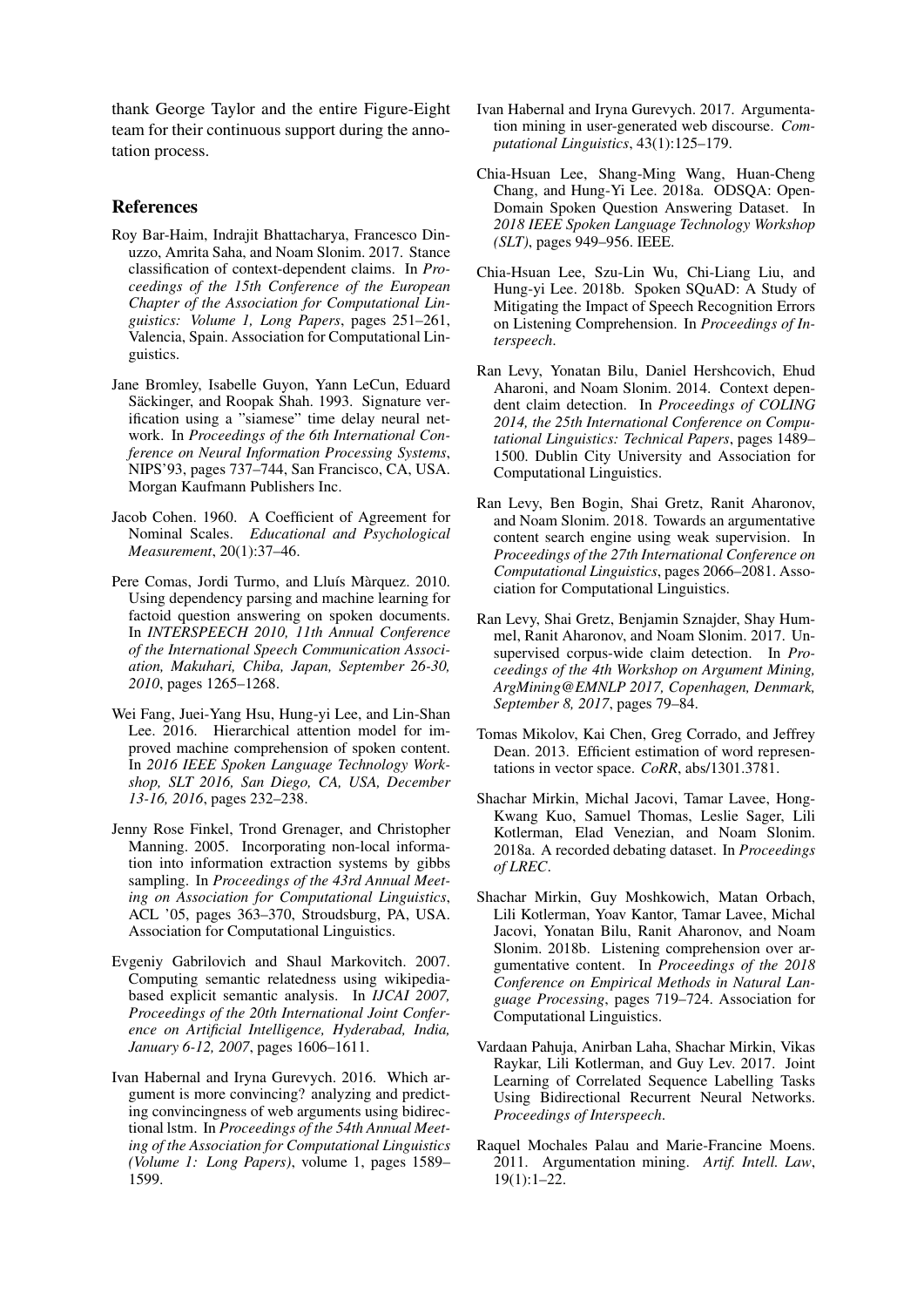- <span id="page-6-4"></span>Rebecca J Passonneau and Bob Carpenter. 2014. The benefits of a model of annotation. *Transactions of the Association for Computational Linguistics*, 2:311–326.
- <span id="page-6-5"></span>Richard Socher, John Bauer, Christopher D Manning, et al. 2013. Parsing with compositional vector grammars. In *Proceedings of the 51st Annual Meeting of the Association for Computational Linguistics (Volume 1: Long Papers)*, volume 1, pages 455–465.
- <span id="page-6-3"></span>Christian Stab and Iryna Gurevych. 2017. Parsing argumentation structures in persuasive essays. *Computational Linguistics*, 43(3):619–659.
- <span id="page-6-2"></span>Mihai Surdeanu, David Dominguez-Sal, and Pere Comas. 2006. Design and performance analysis of a factoid question answering system for spontaneous speech transcriptions. In *INTERSPEECH 2006 - IC-SLP, Ninth International Conference on Spoken Language Processing, Pittsburgh, PA, USA, September 17-21, 2006*.
- <span id="page-6-1"></span>Bo-Hsiang Tseng, Sheng-Syun Shen, Hung-Yi Lee, and Lin-Shan Lee. 2016. Towards Machine Comprehension of Spoken Content: Initial TOEFL Listening Comprehension Test by Machine. In *Proceedings of Interspeech*.
- <span id="page-6-0"></span>Merve Ünlü, Ebru Arisoy, and Murat Saraclar. 2019. Question answering for spoken lecture processing. In *ICASSP 2019-2019 IEEE International Conference on Acoustics, Speech and Signal Processing (ICASSP)*, pages 7365–7369. IEEE.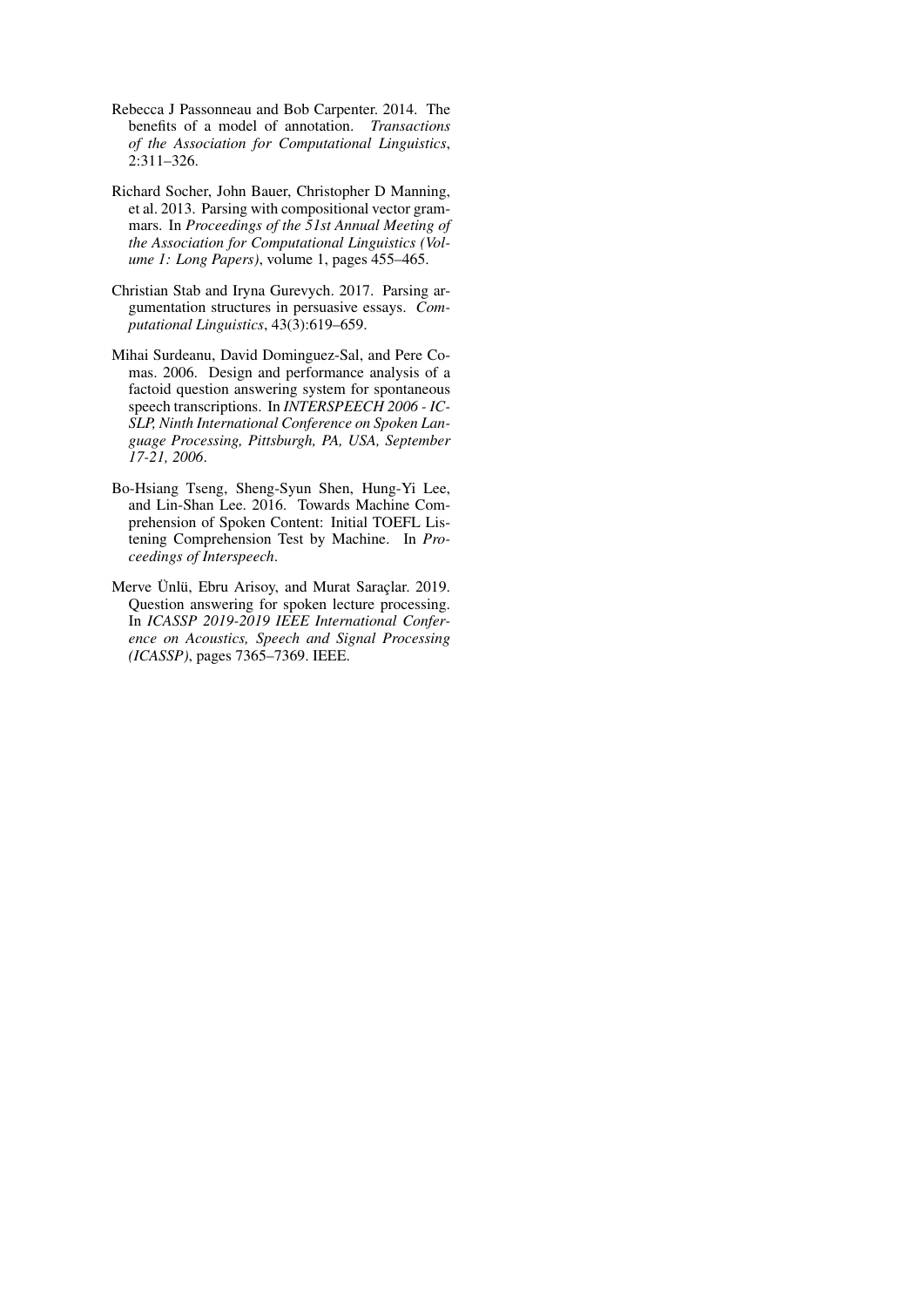# A Annotation Guidelines

Following are the guidelines used in the annotation of mined claims to recorded speeches.

### **Overview**

In the following task you are given a speech that contests a controversial topic. You are asked to listen to the speech and/or read the transcription, then decide whether a list of potentially related claims were mentioned by the speaker explicitly, implicitly, or not at all.

### Steps

- Listen to the speech and/or read the transcription of the speech. Note: some speeches are transcribed automatically and may contain errors.
- Review the list of possibly relevant claims. Note: few of the claims might not be full sentences. Please do your best to "complete" them to claims in a common-sense manner. If the claim doesn't make any sense, select "Not mentioned".
- Decide based on the speech only whether the speaker agrees with each claim, and choose the appropriate answer:
	- Agree Explicitly
	- Agree Implicitly
	- Not Mentioned

# Rules & Tips

You should ask yourself whether the statement "*The speaker argued that* <*claim*>" is valid or not. Note, this statement can be valid even if the speaker was stating the claim using a somewhat different phrasing in her/his speech.

# Examples

# *Agree - Explicitly*

The claim was mentioned by the speaker, but perhaps phrased differently.

- If the speaker said: *organic food is simply healthier* then she explicitly agrees with the claim organic food products are better in health.
- If in a speech about the topic "We should ban boxing" the speaker said: *we think regulation is simply better in this instance than a ban*

then she explicitly agrees with the claim We should not ban boxing altogether, just regulate it.

# *Agree - Implicitly*

The claim was not mentioned by the speaker but it is clearly implied from the speech, and we know for sure that the speaker agrees with the claim.

The claim will usually be implied in one of the following ways:

• The claim is a generalization of a claim mentioned by the speaker.

If the speaker said: *we allow people to make these decisions even if they might be physically bad for them* then she implicitly agrees with the claim People should have the right to choose what to do with their bodies.

• The claim summarizes an argument made by the speaker.

If the speaker said: *It's essential that something is done to ensure that people don't have dental problems later in life. Water fluoridation is so cheap it's almost free. There are no proven side effects, the FDA and comparable groups in Europe have done lots and lots of tests and found that water fluoridation is actually a net health good, that there's no real risk to it* then she implicitly agrees with the claim water fluoridation is safe and effective.

• The claim can be deduced from an argument made by the speaker.

If the speaker said *without the needle exchange program people are still going to do heroin or other kinds of drugs anyway with dirty or less safe needles. This does lead to things like HIV getting transmitted, it leads to other diseases as well, being more likely to get transmitted* then she implicitly agrees that needle exchange programs could reduce the spread of disease.

The text itself must contain some indication of the implied claim. Don't choose this option if you need to make an extra logical step to conclude that the speaker agrees with the claim. For example, if the speaker said *International aid has problems, but is still valuable*, then you should not conclude